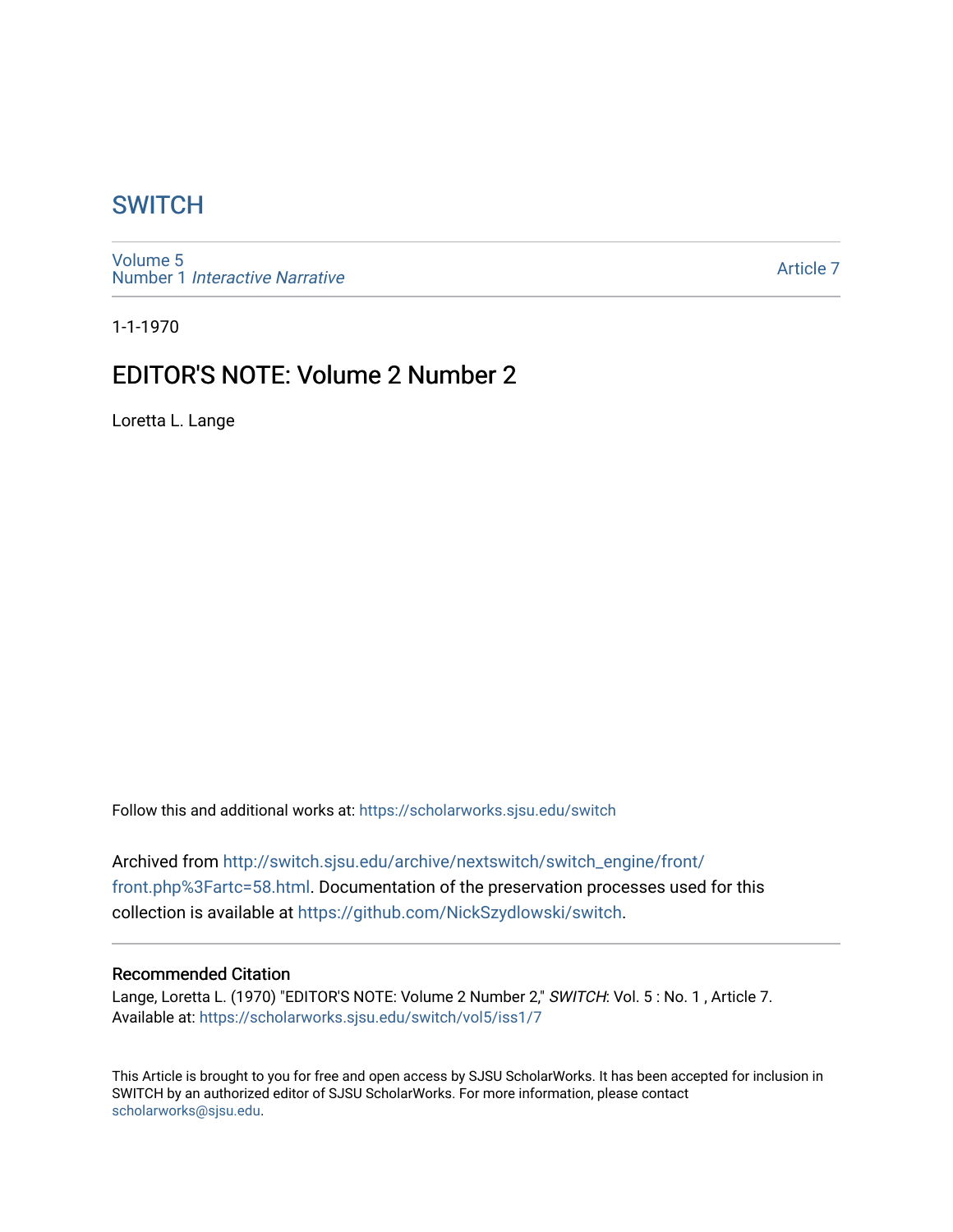**SWITCH [all](file:///Users/nszydlowski/Desktop/websites%20copy/Switch%20Journal/switch.sjsu.edu/archive/nextswitch/switch_engine/front/front.php.html) [#1](file:///Users/nszydlowski/Desktop/websites%20copy/Switch%20Journal/switch.sjsu.edu/archive/nextswitch/switch_engine/front/front.php_cat%3d5.html) [#2](file:///Users/nszydlowski/Desktop/websites%20copy/Switch%20Journal/switch.sjsu.edu/archive/nextswitch/switch_engine/front/front.php_cat%3d6.html) [#3](file:///Users/nszydlowski/Desktop/websites%20copy/Switch%20Journal/switch.sjsu.edu/archive/nextswitch/switch_engine/front/front.php_cat%3d7.html) [#4](file:///Users/nszydlowski/Desktop/websites%20copy/Switch%20Journal/switch.sjsu.edu/archive/nextswitch/switch_engine/front/front.php_cat%3d8.html) [#5](file:///Users/nszydlowski/Desktop/websites%20copy/Switch%20Journal/switch.sjsu.edu/archive/nextswitch/switch_engine/front/front.php_cat%3d9.html) [#6](file:///Users/nszydlowski/Desktop/websites%20copy/Switch%20Journal/switch.sjsu.edu/archive/nextswitch/switch_engine/front/front.php_cat%3d10.html) [#7](file:///Users/nszydlowski/Desktop/websites%20copy/Switch%20Journal/switch.sjsu.edu/archive/nextswitch/switch_engine/front/front.php_cat%3d11.html) [#8](file:///Users/nszydlowski/Desktop/websites%20copy/Switch%20Journal/switch.sjsu.edu/archive/nextswitch/switch_engine/front/front.php_cat%3d12.html) [#9](file:///Users/nszydlowski/Desktop/websites%20copy/Switch%20Journal/switch.sjsu.edu/archive/nextswitch/switch_engine/front/front.php_cat%3d13.html) [#10](file:///Users/nszydlowski/Desktop/websites%20copy/Switch%20Journal/switch.sjsu.edu/archive/nextswitch/switch_engine/front/front.php_cat%3d14.html) [#11](file:///Users/nszydlowski/Desktop/websites%20copy/Switch%20Journal/switch.sjsu.edu/archive/nextswitch/switch_engine/front/front.php_cat%3d15.html) [#12](file:///Users/nszydlowski/Desktop/websites%20copy/Switch%20Journal/switch.sjsu.edu/archive/nextswitch/switch_engine/front/front.php_cat%3d16.html) [#13](file:///Users/nszydlowski/Desktop/websites%20copy/Switch%20Journal/switch.sjsu.edu/archive/nextswitch/switch_engine/front/front.php_cat%3d17.html) [#14](file:///Users/nszydlowski/Desktop/websites%20copy/Switch%20Journal/switch.sjsu.edu/archive/nextswitch/switch_engine/front/front.php_cat%3d18.html) [#15](file:///Users/nszydlowski/Desktop/websites%20copy/Switch%20Journal/switch.sjsu.edu/archive/nextswitch/switch_engine/front/front.php_cat%3d19.html) [#16](file:///Users/nszydlowski/Desktop/websites%20copy/Switch%20Journal/switch.sjsu.edu/archive/nextswitch/switch_engine/front/front.php_cat%3d20.html) [#17](file:///Users/nszydlowski/Desktop/websites%20copy/Switch%20Journal/switch.sjsu.edu/archive/nextswitch/switch_engine/front/front.php_cat%3d21.html) [#18](file:///Users/nszydlowski/Desktop/websites%20copy/Switch%20Journal/switch.sjsu.edu/archive/nextswitch/switch_engine/front/front.php_cat%3d44.html)**





+ + + +

### "#ebee4e">

*Switch*, in this issue, examines online interactive narrative. Virtual environments or spaces created by text such as MUDs, MUSHes, and MOOs are described by Sherry Turkle in her recent book, *Life on the Screen*:

In MUDs, instead of using computer hardware to immerse themselves in a vivid world of sensation, users immerse themselves in a world of words. MUDs are text-based, social virtual reality.

How does this world of words create what some call psychotherapy and otherscall addiction? Online users are intrigued with the ability to create and take on multiple identities. Many find they feel less inhibited and begin to develop the persona *online* that they would like to be *off line*.

Historically we have known communication as monologue, dialogue, and discussion. Gary Shank and Donald Cunningham, authors of *Philisophical Perspectives on Computer Mediated Communication*, examine a new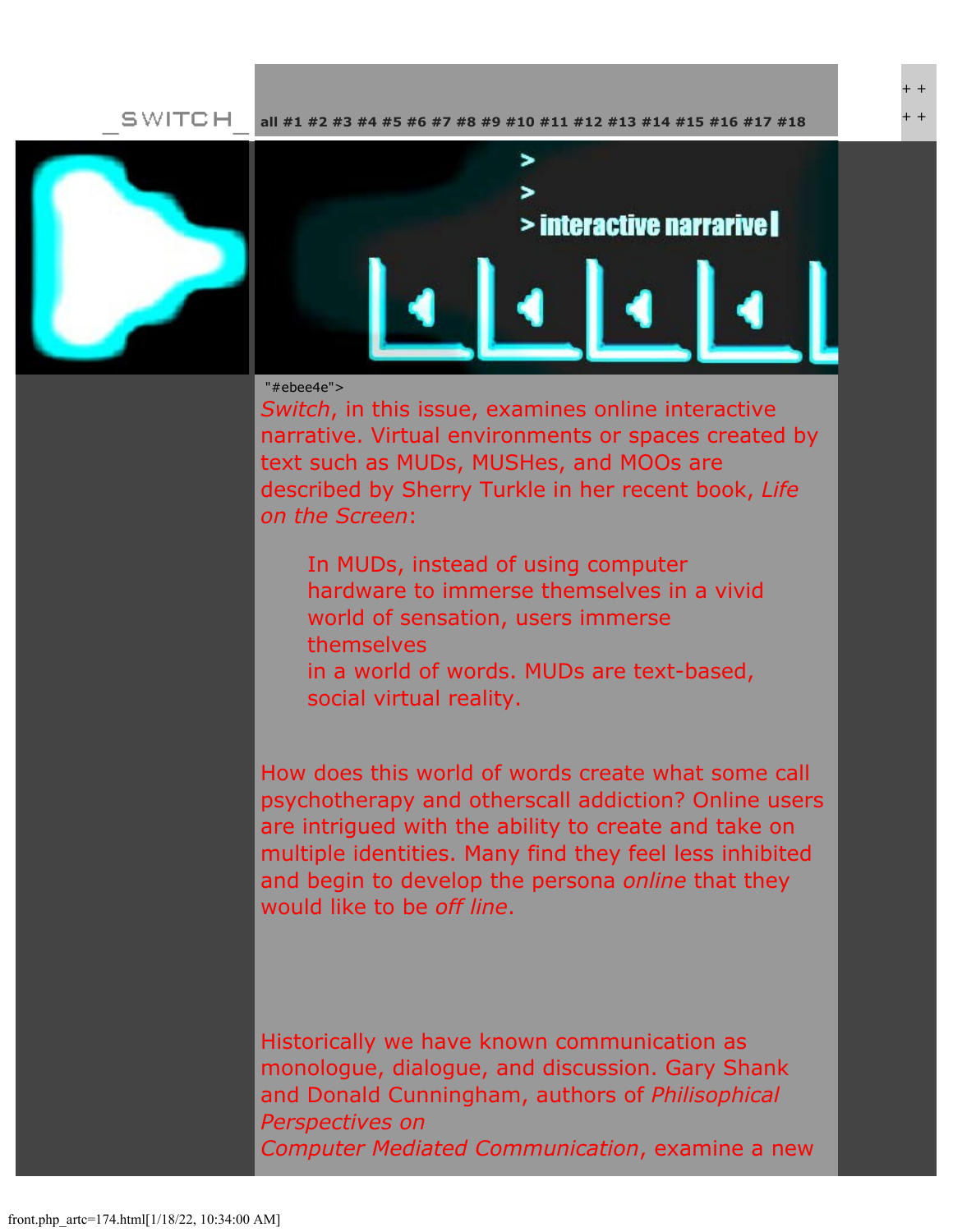kind of communication they term *multilogue*, part of the " unique nature of Internet communication ," which in light of the "oral feel" of Internet communication, has an oral heritage:

...the mechanics of Internet response do not require turn taking. From the oral side, it is as if everyone who is interested in talking can all jump in at once, but still their individual voices can be clearly heard.

Internet communication is a unique combination of written and oral communication. In *HabiTEXT*,*Switch* MUSH-builders have created an experimental "world of words" -- text that explores itself -- based on Derrida's

statement, "There is nothing outside of the text."

### Find out for yourself if text is inhabitable.....

## **EDITOR'S NOTE**

**Volume 2 Number 2 [Loretta L. Lange](file:///Users/nszydlowski/Desktop/websites%20copy/Switch%20Journal/switch.sjsu.edu/archive/nextswitch/switch_engine/front/users.php_w%3d43.html)** on Jan 1 1970 **[issue 05](file:///Users/nszydlowski/Desktop/websites%20copy/Switch%20Journal/switch.sjsu.edu/archive/nextswitch/switch_engine/front/front.php_cat%3d9.html)**

**Editor's Notes re-examines Internet communication.** 

**B** | E | ②

### **::CrossReference**

**last 5 articles posted by [Lange](file:///Users/nszydlowski/Desktop/websites%20copy/Switch%20Journal/switch.sjsu.edu/archive/nextswitch/switch_engine/front/users.php_w%3d43.html)**

- **:: [Call For Articles](file:///Users/nszydlowski/Desktop/websites%20copy/Switch%20Journal/switch.sjsu.edu/archive/nextswitch/switch_engine/front/front.php_artc%3d165.html)** Feb 3 1998
- **:: [SWITCH SOUND CULTURE GATEWAY](file:///Users/nszydlowski/Desktop/websites%20copy/Switch%20Journal/switch.sjsu.edu/archive/nextswitch/switch_engine/front/front.php_artc%3d164.html)** Jan 23 1998
- **:: [Editor's Notes: Sound](file:///Users/nszydlowski/Desktop/websites%20copy/Switch%20Journal/switch.sjsu.edu/archive/nextswitch/switch_engine/front/front.php_artc%3d162.html)** Jan 23 1998
- **:: [Calendar of Events](file:///Users/nszydlowski/Desktop/websites%20copy/Switch%20Journal/switch.sjsu.edu/archive/nextswitch/switch_engine/front/front.php_artc%3d163.html)** Jan 23 1998
- **:: [Phiber Optik and the Masters of Deception](file:///Users/nszydlowski/Desktop/websites%20copy/Switch%20Journal/switch.sjsu.edu/archive/nextswitch/switch_engine/front/front.php_artc%3d169.html)** Jan 1 1998
- **:: [Editors Notes](file:///Users/nszydlowski/Desktop/websites%20copy/Switch%20Journal/switch.sjsu.edu/archive/nextswitch/switch_engine/front/front.php_artc%3d58.html)** Mar 15 1997
- **:: [Calendar Page](file:///Users/nszydlowski/Desktop/websites%20copy/Switch%20Journal/switch.sjsu.edu/archive/nextswitch/switch_engine/front/front.php_artc%3d178.html)** Nov 2 1996
- **:: [SWITCH MUDs GATEWAY](file:///Users/nszydlowski/Desktop/websites%20copy/Switch%20Journal/switch.sjsu.edu/archive/nextswitch/switch_engine/front/front.php_artc%3d180.html)** Nov 2 1996
- **:: [Nanotechnology, Fullereness, & the Golden Mean](file:///Users/nszydlowski/Desktop/websites%20copy/Switch%20Journal/switch.sjsu.edu/archive/nextswitch/switch_engine/front/front.php_artc%3d218.html)** May 1 1996